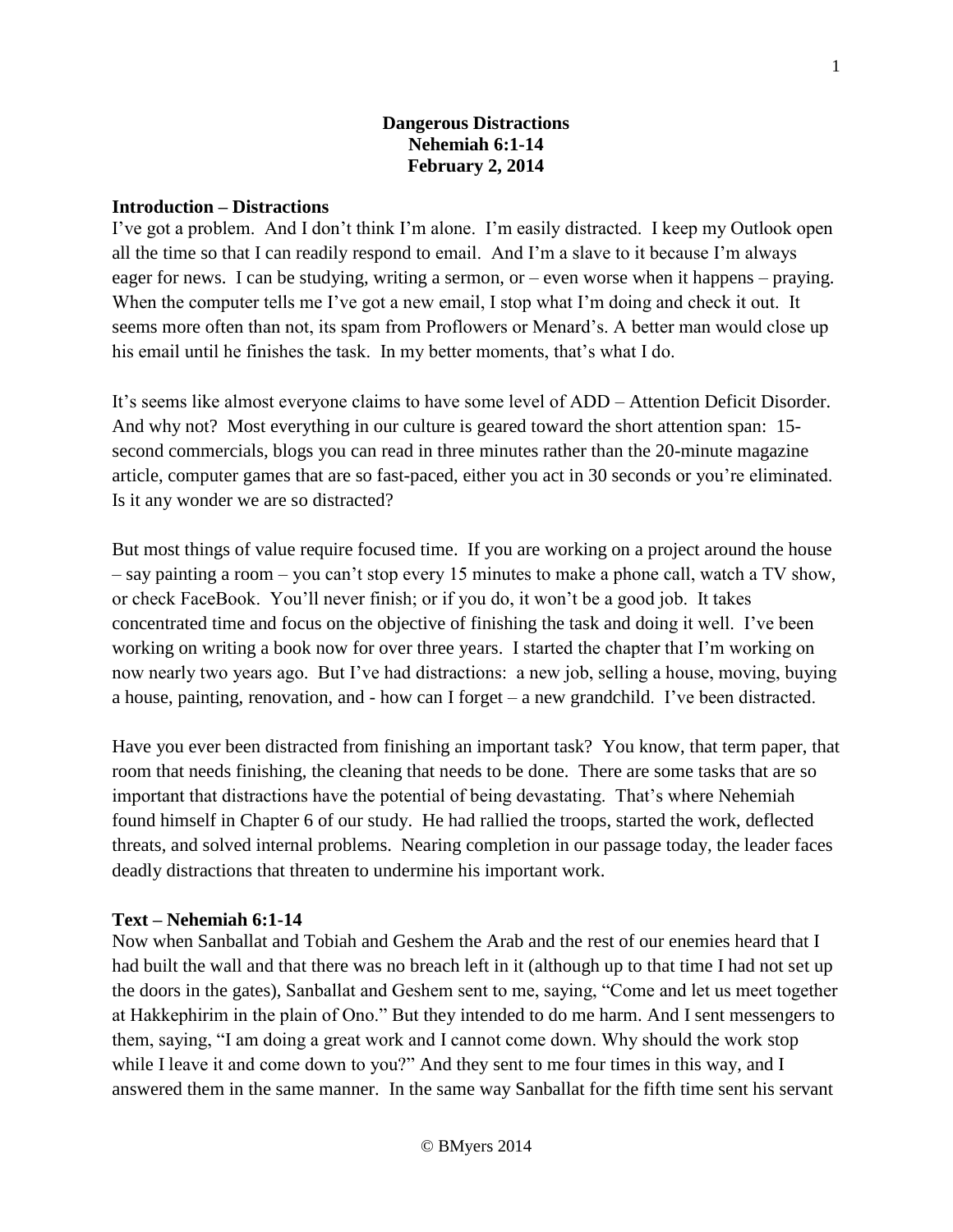to me with an open letter in his hand. In it was written, "It is reported among the nations, and Geshem also says it, that you and the Jews intend to rebel; that is why you are building the wall. And according to these reports you wish to become their king. And you have also set up prophets to proclaim concerning you in Jerusalem, 'There is a king in Judah.' And now the king will hear of these reports. So now come and let us take counsel together." Then I sent to him, saying, "No such things as you say have been done, for you are inventing them out of your own mind." For they all wanted to frighten us, thinking, "Their hands will drop from the work, and it will not be done." But now, O God, strengthen my hands.

Now when I went into the house of Shemaiah the son of Delaiah, son of Mehetabel, who was confined to his home, he said, "Let us meet together in the house of God, within the temple. Let us close the doors of the temple, for they are coming to kill you. They are coming to kill you by night." But I said, "Should such a man as I run away? And what man such as I could go into the temple and live? I will not go in." And I understood and saw that God had not sent him, but he had pronounced the prophecy against me because Tobiah and Sanballat had hired him. For this purpose he was hired, that I should be afraid and act in this way and sin, and so they could give me a bad name in order to taunt me. Remember Tobiah and Sanballat, O my God, according to these things that they did, and also the prophetess Noadiah and the rest of the prophets who wanted to make me afraid.

## **Distraction by Invitation**

The first distraction seemed innocuous enough. The Three Bad Amigos – Sanballat, Tobiah, and Geshem – sent four letters of invitation to Nehemiah. It kind of reminds me of those phishing emails you get from time to time. You know, "You and the guest of your choice have won an all-expenses-paid vacation to the world famous Hakkephirim Resort on the picturesque Plains of Ono. You've been working hard. You deserve it! Click this link to register for free." So if you're naïve, you click the link and, BAM! You've just uploaded malware that destroys your computer hard drive.

Nehemiah wasn't naïve. He saw right through their scheme. The Scripture says he knew that they intended to do him harm. So his strategy was to stay focused. "I am doing a great work and cannot come down. Why should the work stop while I leave it and come [party with you at the Hakkephirim Resort]?"

This is distraction by invitation. It appeals to your ego. "I'm important. I've worked hard. I need to reward myself. I deserve it." It's distraction by opportunity. Not all opportunities are good. In fact, they are bad if they keep you from fulfilling your greater purpose. About a year ago, I was approached with what I thought was a fantastic opportunity. Theoretically, it was one that I could have done while still doing my role here as lead pastor. I was asked to consider being the academic dean for a theological graduate school. It was the opportunity of a lifetime. I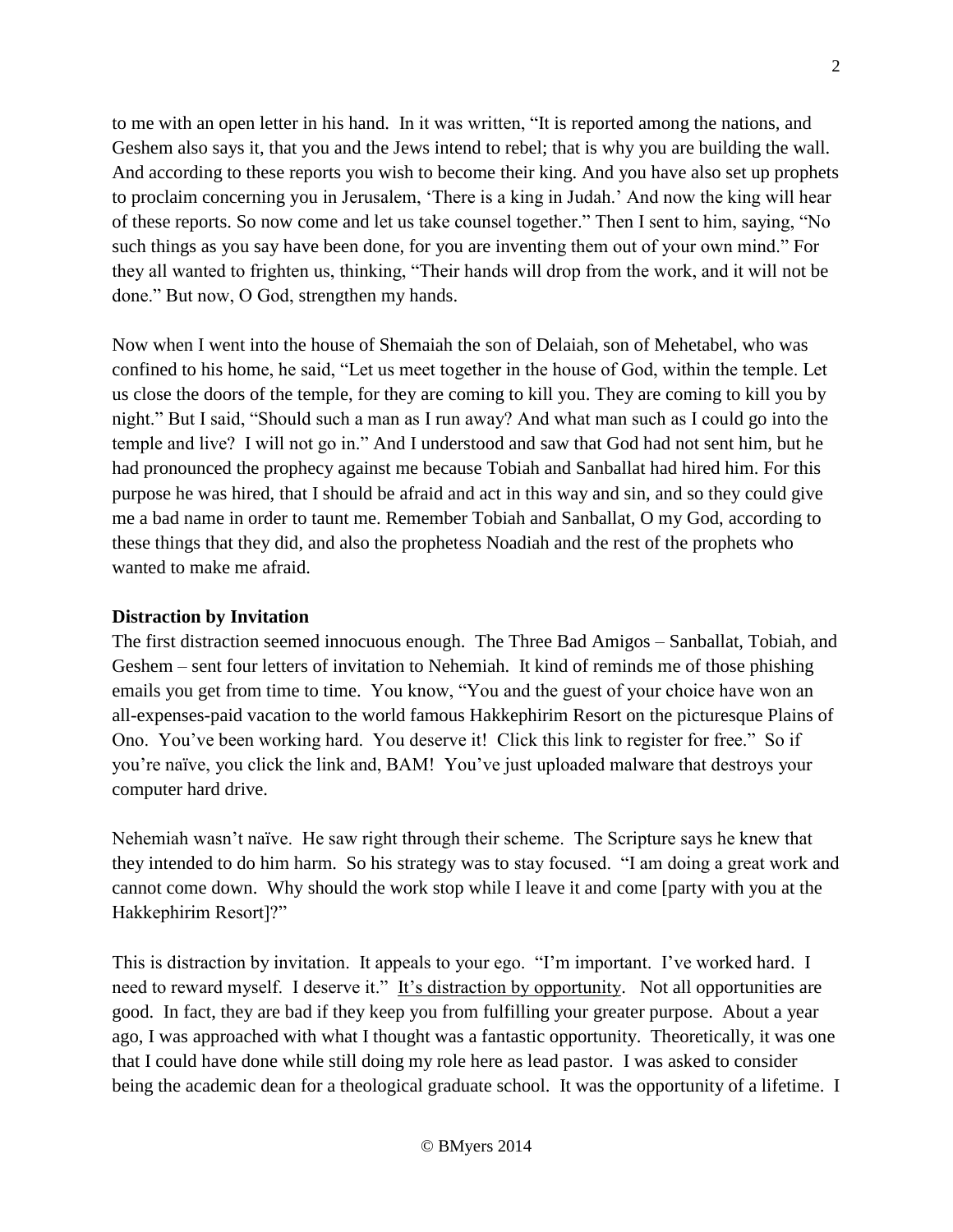was honored to be considered. I wanted it. Bad. Dumb idea. While I toyed with it in my mind, Diane also got into my head. She helped me see that it was a distraction from my calling here as lead pastor. Almost unprecedented in my career, I turned my back on what I thought was an incredible opportunity. Wise decision. The vision, the calling that God has placed on my life here at this time prevailed.

I've seen this so many times with young couples who are getting married. The greater enterprise is the marriage. It is vital that it be healthy and Christ-centered. That takes time to work on hard questions and build up the relationship. Pre-marital counseling should be of the highest priority. And the homework that is required should be faithfully done with great care and focus together. After all, what is the vision? A good marriage, right? But the opportunity that overtakes the focus on the marriage is the wedding. Ironic, isn't it? Couples will balk at spending a few hundred dollars on professional marriage counseling but they will spend thousands, if not tens of thousands on one day. One day that is fleeting trumps a lifetime of relationship. That is distraction by opportunity.

Be wise. Be aware. Opportunities will come. Some of them are good; some of them are distractions from the greater purpose. Learn to say "no" to the opportunities that distract.

We stand in a place today where we could easily be distracted by the opportunity before us. Please hear me on this. And let us be discerning. For thirty years we have hosted a Christian School in our building. And now we have arrived at the day where the building and its use is entirely our own. It needs some renovation. It needs change if we are to be effective in ministry for a new day. But friends, renovation of this building cannot be our primary focus. Our primary focus needs to be becoming the people that God wants us to be – followers of Jesus Christ who live out his Kingdom in this city. We do not yet have a vision statement – and that is by design. I know that goes against most popular business and church growth practices. But we are not led by Wall Street, Main Street, or Willow Creek. We aim to be Spirit-led. And I can tell you that your deacon board is learning to hear and discern the voice of the Spirit. What I do believe, from our study of Nehemiah, is that First Baptist should be the people and place where God's name dwells. It's not really a vision statement, but it is a concept that is deep, biblical, and - if we will embrace it – has the power to deeply shape us.

So let's stay focused on becoming, not a building. We do need to rennovate, and we will. But the greatest work to be done is here in our hearts.

### **Distraction by Intimidation**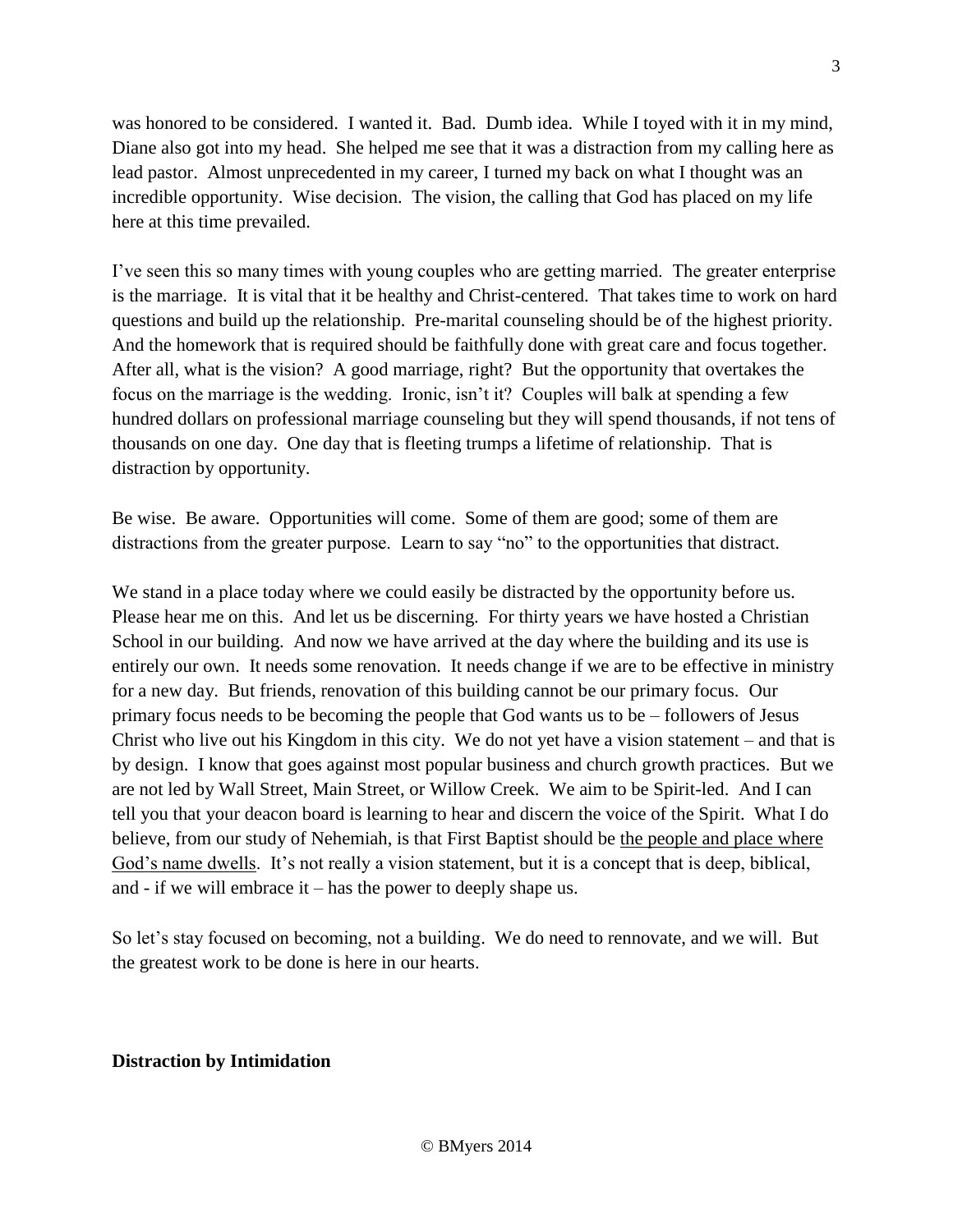Nehemiah was wise. He was obsessed with his work  $-$  of fulfilling the vision of Jerusalem being the place where God's name dwelt. He simply brushed the devious invitation aside. The Three Amigos upped the ante. Their second ploy was to resort to intimidation. Every official letter in those days was rolled up as a scroll and sealed with wax. An "open letter" was not sealed so that everyone could see it. It was an insult to send such a letter regarding government business. It was manipulative. We see this all the time in today's politics. The Left or Right offends the other side. So a distorted and one-sided report is circulated along with a petition to try and raise public outcry against the political opponent. What we do today is no different from the political machinations that have always existed. Of course, the letter that Sanballat, Tobiah, and Geshem circulated wasn't just distorted, it was a flat-out lie. It was the same tactic used nearly eighty years before when the rulers around Jerusalem shut down the building of the Temple. (Ezra 4:12-13) It worked then. Perhaps it would work with Nehemiah.

It was intimidation by gossip. Of course, we don't gossip anymore, especially in the church! You've probably never had to deal with that! Unfortunately, the temptation to gossip is everpresent and easy to yield to. It is tempting to spin a story just a bit (that's a modern way of saying "lie") to make us look good and another look bad. It grieves me to say that I'm not entirely innocent. Most of us aren't. But how do you deal with gossip? I think the best way is what Nehemiah did. He simply allowed the truth to have its way. He denied the lie and trusted God for judgment. The intimations of Sanballat, Tobiah, and Geshem were ludicrous. Nehemiah was a cupbearer to the Persian king. He already had letters of authority from the king's hand. Here's the key: Nehemiah's integrity gave him the confidence to stand fast and not panic. Live right. Be honest, without any guile. Pursue God's purpose in your life, whether it is in the family, school, business, or church. Then you have nothing to fear. Stand in your integrity and turn your intimidators over to God's hand.

## **Distraction by Fear**

The bad guys' final ploy was very deceptive. They hired a local prophet named Shemiah. This is no minor detail. Prophets were highly regarded in ancient Israel as spokespersons for God. When prophets spoke, people listened. Of course, the whole history of Israel demonstrates that the words were rarely heeded. But nevertheless, Nehemiah, as a godly man, would have given great weight to the advice of a prophet like Shemiah.

But something didn't smell right.

Shemiah, who supposedly spoke for God, gave a prophecy that contradicted the written Word of God. According to the Scriptures, Nehemiah had no right to enter the Temple. To do so would be a grievous sin. He would lose the respect of his people and the moral authority to lead them. Of course, his enemies knew that. That's why they hired a trusted prophet to tempt him. Think of it. A man that you trust, that is held in the highest public esteem is telling you to do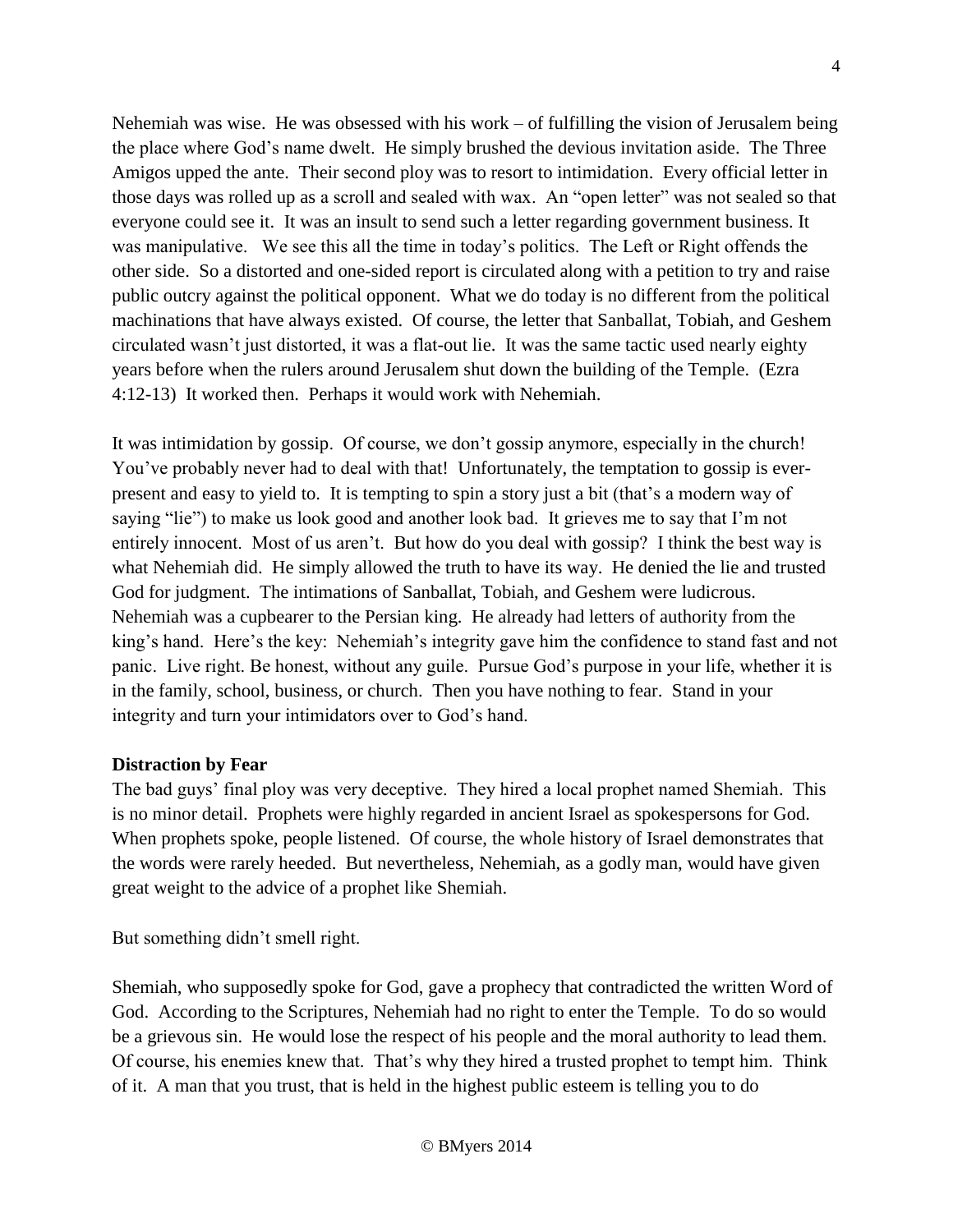something that you know is wrong. Ironically, the temptation to save his own skin was perhaps the most dangerous distraction of all for Nehemiah.

Shemiah's advice was not only devious; it was designed to frighten Nehemiah. The prophecy is delivered as an oracle – a poem, if you will. Notice the form in the passage:

"Let us meet together in the house of God, within the temple. Let us close the doors of the temple, for they are coming to kill you. They are coming to kill you by night."

"They are coming to kill you. They are coming to kill you." You can't miss it. He said it twice. This is a threat designed to scare Nehemiah half to death.

But acting on fear is the opposite of godly leadership. Everyone has fear. It's what you do with it that counts. Acting on the basis of fear is the opposite of faith. Nehemiah had a commission from God to rebuild the walls of Jerusalem. God's blessing and the progress they had made affirmed God's purpose for Nehemiah. Had he gone to the Temple, he would have forfeited his ability to finish the project – just as Sanballat, Tobiah, and Geshem had planned.

So what do you do when you're faced with a temptation wrapped up in fear and disobedience? You do like Nehemiah. You know God's Word and you stand firm in it. Stand your ground. He said simply and firmly, "I will not go in." Be wise. Be discerning. If the temptation is counter to God's Word, no matter how logical it may seem for your benefit, don't do it. You'll lose your moral authority.

It is quite fashionable today for adults who are not married to move in together. In fact, this week Diane checked out a book on household finance out of the public library that suggested that very thing. I get it. It's much more feasible economically. It makes life easier because there's two to manage a household rather than one. I get it. But you cannot then expect God to bless you as you live in disobedience to His commands for sexual purity. And if you have children, well, you have no moral authority to teach them how to live the Christian life. I've been asked many times to do a wedding for folks living together. How can I, as a minister of the gospel, invoke God's blessing on a household that is living in sin? I cannot do it. And the church will not allow me to do it. Separate first and live a life of purity. Then I would be delighted to do your wedding. That's how you build a Christ-centered marriage.

There are times, too, when we are tempted to act out of fear. As a leader, it would be much easier to take the safe route sometimes. Frankly, I would have preferred not to have said what I